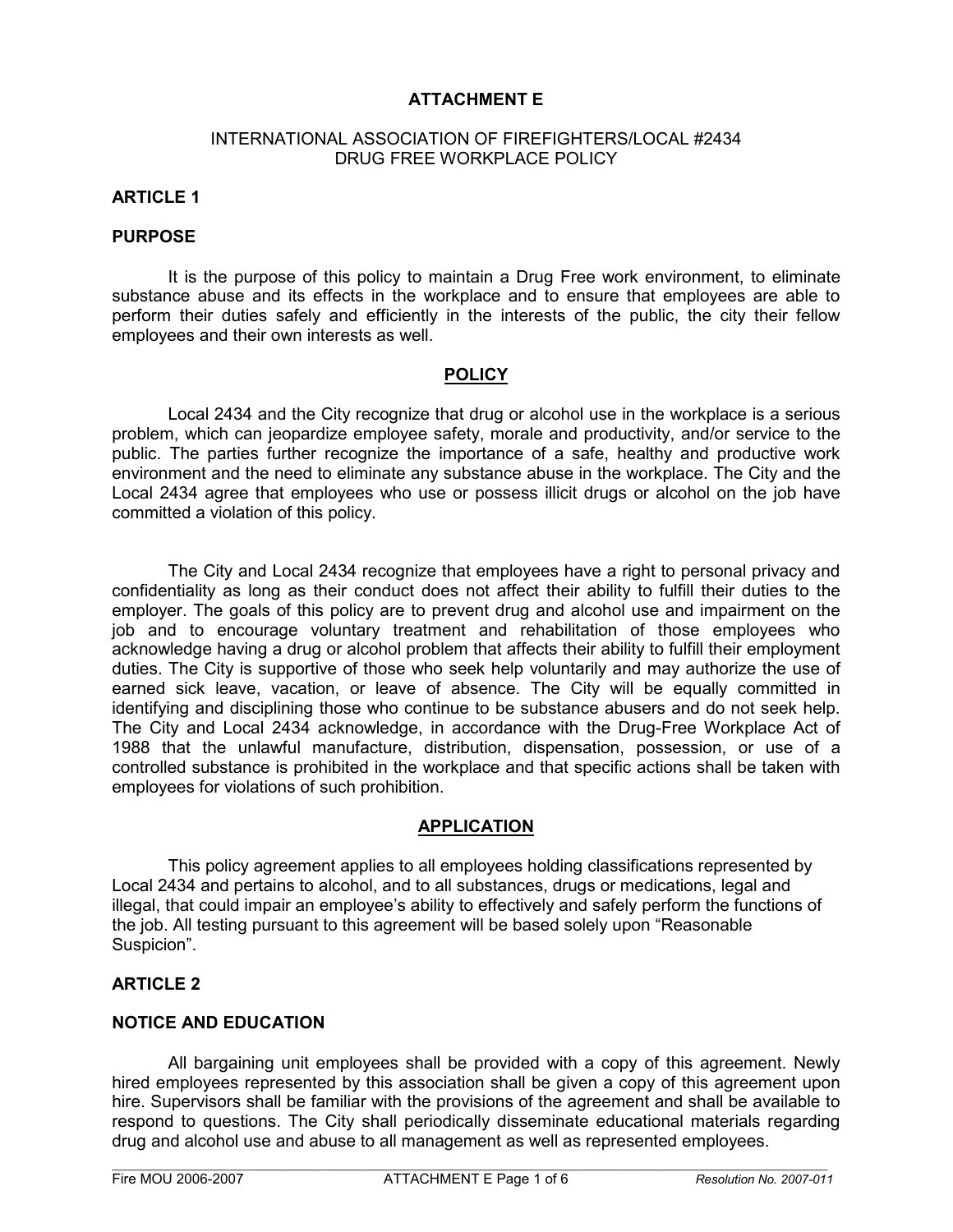All employees including management and supervisory personnel shall be trained, with periodic updating, to correctly identify symptoms of being under the influence of drugs and alcohol. Training shall include observation, documentation and reporting procedures and methods to identify workplace substance abuse. Any supervisor who has not received appropriate training shall be deemed incapable of having "Reasonable Suspicion" under this agreement unless such reasonable suspicion is consistent with the criteria outlined in Article 4- C.

# ARTICLE 3

## PROHIBITED CONDUCT AND MEMBER RESPONSIBILITIES

- 1. No employee shall possess or use any illegal substance or drugs while on duty.
- 2. While on duty, no employee shall bring onto city property or have in his or her possession or ingest any alcoholic beverage, controlled substance or drug, illicit or illegal, unless such employee has lawfully been prescribed the controlled substance by his or her physician.
- 3. Members shall not present themselves for duty while under the influence of drugs or alcohol.
- 4. Determination of "Being under the Influence of" must be made on a case by case basis as described in Article 4-C.
- 5. The employee shall notify their supervisor of the effects or possible effects of medication or drugs, prescription or non-prescription, which may interfere with the safe and effective performance of duties or operation of equipment. The employee is not required to disclose the name of the drug or the reason for which the drug was prescribed.
- 6. Employees must provide, within a reasonable period of time, bona fide verification of a valid prescription for any potentially impairing drug or medication identified when a drug screen and confirming (gas chromatography-mass spectrophotometry) test is positive.

# ARTICLE 4

# REASONABLE SUSPICION DRUG TESTING

- A. The City may require an employee to submit to a medical evaluation or a drug screen only where the employer has a reasonable suspicion that the employee is under the influence of drugs and alcohol while on duty, and where the specific procedures provided below are followed.
- B. Random, Mass or individually scheduled testing of employees for drugs or alcohol, which is not based on reasonable suspicion and not performed pursuant to the specific procedures described below, is prohibited by this article of the collective bargaining agreement.
- C. Reports of drug use or aberrant behavior which are not confirmed by specific observations as provided below shall not constitute reasonable suspicion.

"Reasonable Suspicion" exists only when all of the following elements are present:

1. An employee observes another employee exhibiting aberrant or bizarre behavior, inability to do their job, using an illegal substance at the worksite, possessing drugs or alcohol at the work-site or other signs or symptoms of being under the influence;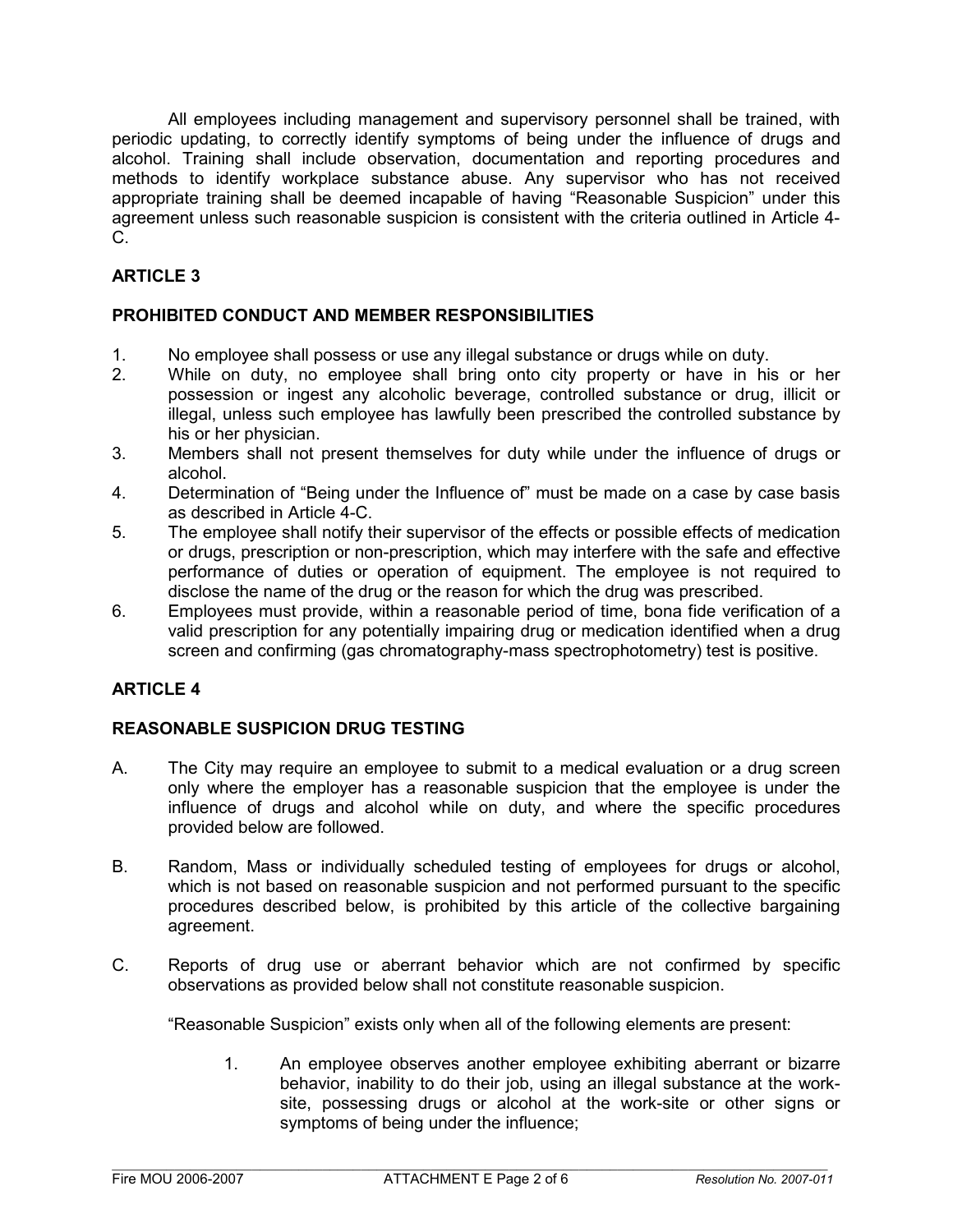- 2. The employees behavior or symptoms are observed and confirmed by a supervisor;
- 3. The symptoms and/or behavior are of the type recognized and accepted by medical science is being under the influence caused by alcohol or controlled substances; and
- 4. In determining if reasonable suspicion exists the supervisor shall consider other factors (such as, but not limited to, fatigue, lack of sleep, side effects of prescription and/or over the counter medications, reactions to noxious fumes or smoke, etc.) Which may explain the behavior of the employee.
- D. The involvement of an employee in an accident or on-the-job injury shall not, standing alone, constitute the reasonable suspicion required by this agreement.
- E. Each supervisor, employee or other witness who observes on duty conduct tending to establish reasonable suspicion will document in writing the specific symptoms or behaviors observed at the time of the observation. The supervisor will record the date, time and location of their observations.
- F. When a bargaining unit employee has reasonable suspicion that a management or other non-bargaining unit employee may be under the influence or impaired while on duty, the bargaining unit employee or employees may report that suspicion to the next level supervisor (up to and including the department head) who is then under an obligation to investigate.

# ARTICLE 5

## PRE-TESTING PROCEDURE

- A. No drug testing or medical evaluation of the employee may be ordered without the written consent of the City Manager, Fire Chief or designee. When a manager has reasonable suspicion that an employee is under the influence or impaired by alcohol or a controlled substance, he or she shall notify the fire chief or designee and provide the information of reasonable suspicion required by Article 4. Upon such notification the Chief or designee shall, if possible, observe the employee exhibiting the suspicious conduct and/or symptoms and shall interview the employee. The suspected employee shall have the right to union representation during such interview if he or she so request, and the employee shall be advised of that right by the Chief or his/her designee prior to the interview. The employee and, if applicable, the union representative shall upon request be given copies of all available documentation of reasonable suspicion and have sufficient time to review these documents before the interview commences. During the interview the Chief or designee shall give the employee the opportunity to explain his or her condition, and the Chief or designee shall keep a record of the interview.
- B. If, after observing and conversing with the employee, reviewing the reporting managers documentation and fairly considering the employee explanation, the Chief of designee believes reasonable suspicion exists that the employee is under the influence of alcohol or controlled substance, he/she may order the employees to undergo drug screening pursuant to the following procedures. Such order shall be in writing, signed by the Chief or designee and provided upon request to the employee and/or the union.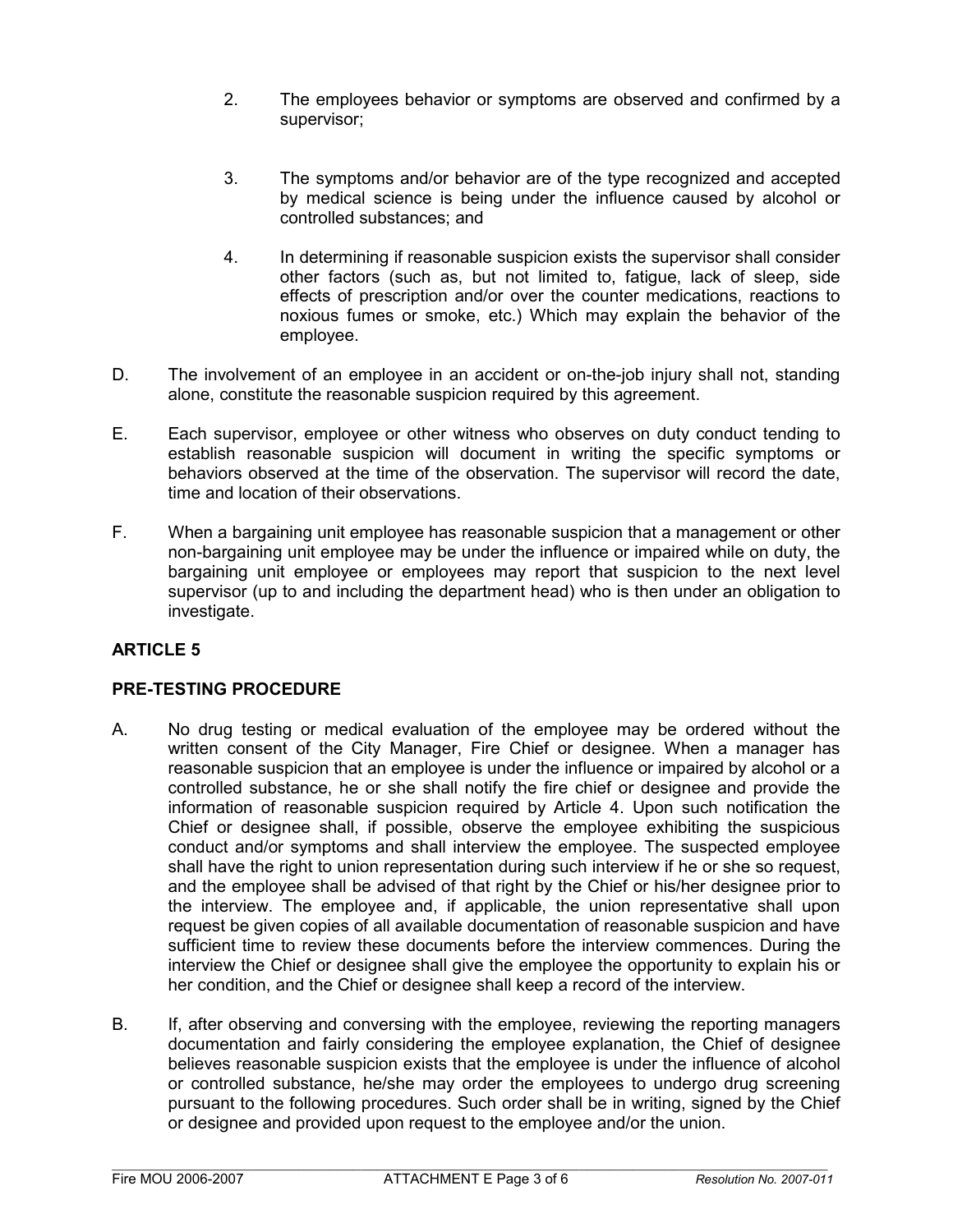- C. If reasonable suspicion exists, the employee shall have two options if ordered to submit a drug test:
	- 1. Submit urine/blood testing for the presence of a controlled substance and release the results to the director of Human Resources and the Department Head;
	- 2. Decline Testing
- D. If the drug test results for a controlled substance are positive, the employee will be subject to disciplinary action which may result in discharge.
- E. The employee may elect to enter a drug rehabilitation program after careful review of the employee's record with the approval of the Fire Chief. If the employee completes the program the employee may be returned to his or her former position and will be subject to random testing.
- F. If the employee meets the criteria for reasonable suspicion and refuses to comply with an appropriate order to submit to drug testing the employee must be advised that such refusal constitutes insubordination and that serious disciplinary action up to and including discharge may result.

## ARTICLE 6

- A. Employees ordered to submit a medical evaluation or drug test shall be referred to a designated medical facility. The employee shall be driven to the clinic by a person designated by the city and may be accompanied by the union or other representative if the employee chooses.
- B. The employee shall produce and submit a urine sample or blood specimen or other appropriate specimen for analysis.
- C. The employee can be required to submit urine samples in accordance with appropriate chain of custody procedures. The employee shall, upon request provide a blood sample or other specimen in lieu of a urine sample.
- D. The employee may request that the union representative be allowed to accompany the employee to the testing site and observe the process consistent with the chain of custody procedures.
- E. The collection of the specimen shall be in accordance with standard protocol procedures. All specimen containers shall be sealed with tamper-proof evidence tape and labeled with the employee's identification number in the presence of the employee and the union representative, if applicable.
- F. All the testing shall be done by a laboratory certified and licensed by the state of California. Such laboratory shall perform such quality assurance measures as will ensure the accuracy of the results it reports.
- G. All samples shall be tested using a screening test such as thin layer chromatography, high-pressure liquid chromatography of antibody/immunological testing. Following the screening test all positive samples must be subject to a confirming test using gas chromatography-mass spectrophotometry (GC-MS) both samples must be determined to be "positive" on the screening and confirmatory tests to be deemed positive.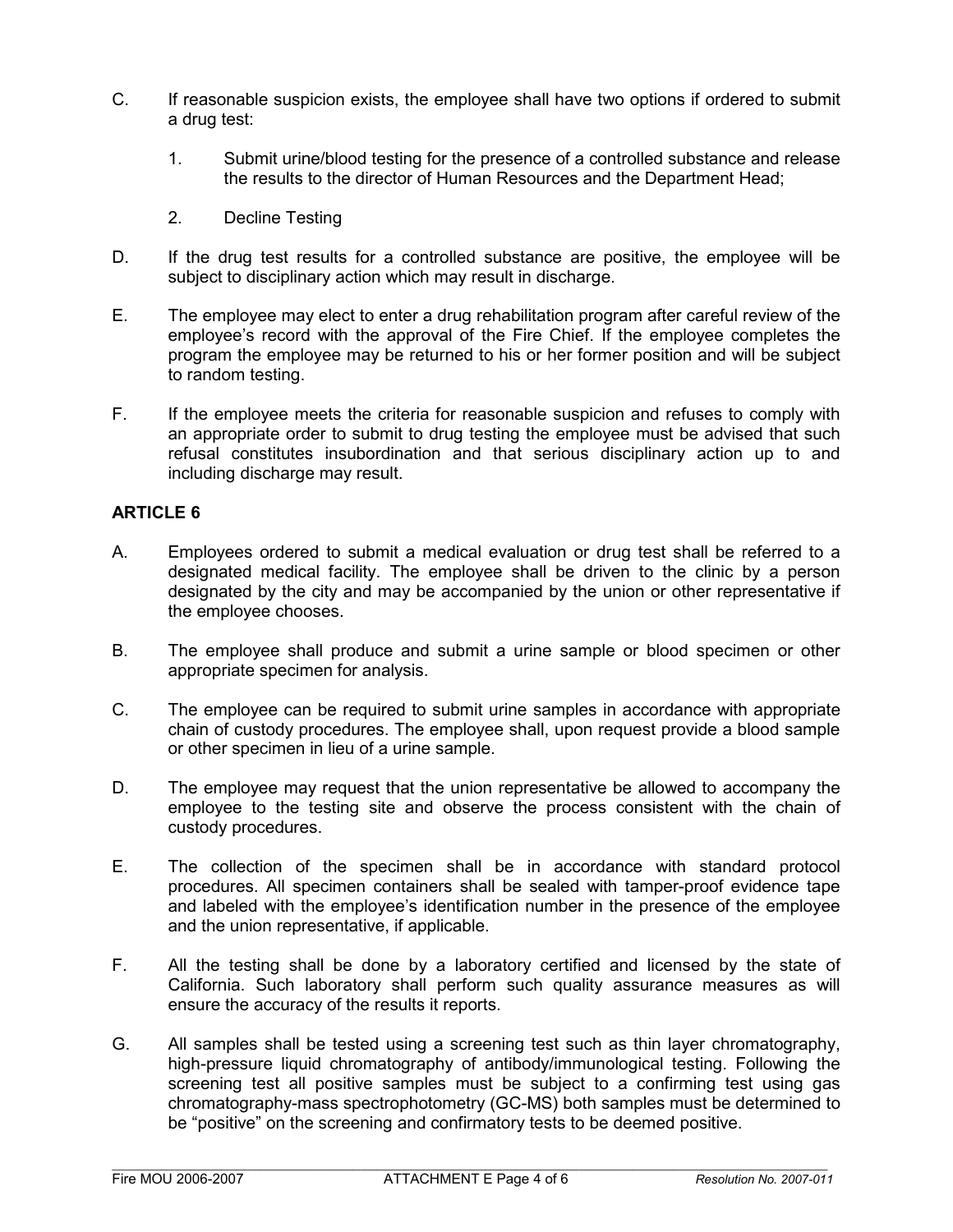- H. The standard for finding of "positive" shall be in accordance with the standards established by in the U.S. Department of Health and Human Services.
- I. Using Scientifically accepted protocol a sample of the urine shall be set aside for independent testing if the employees request for 180 days.

## ARTICLE 7

#### INTERPRETING TEST RESULTS

- A. The result of the urine or blood test shall be reported to the fire chief/personnel director.
- B. If the results are negative, the physician or health care practitioner shall immediately report that fact to the Fire Chief/Personnel Director shall notify the affected employee. When the results are negative the employee shall be entirely vindicated of any wrongdoing related to substance abuse.
- C. If the sample is positive, it may be concluded that the employee was recently exposed to the drug. Neither the city nor the physician may conclude that the individual was under the influence on the job on the basis of the test results alone. The City may consider the positive result together with the symptoms observed pursuant to Article 6 above, and form a judgment as to whether or not the employee was under the influence of alcohol or a controlled substance at the time of the test. Such conclusions shall be reported, in writing with the reasons therefore, to the employee.
- D. The City shall, if requested, present the employee with a copy of all the laboratory reports including, but not limited to all test results, computer printouts, interpretations, graphs, reports and chain of custody forms and a copy of all materials upon which a disciplinary action is based. If the union and/or the employee elects not have a split sample test within 120 hours the City can proceed with appropriate action.
- E. After considering the results of the split test performed for the employee, if presented, the City may impose discipline on the employee in accordance with the Article 8, below.
- F. The City may discipline employees in accordance with the discipline section of the MOU.
- G. Except as provided in the item (above), the test results and other related lab test reports if any shall be transmitted directly to the Fire Chief/Director of Personnel and shall appear in an employees general personnel folder only as a sealed document. The reports or tests results may be disclosed to City Management on a strictly need-to-know basis and to the tested employee upon request. Disclosure, without patient consent, may also occur when: (1) The information is compelled by law or by judicial or administrative process; (2) The information has been placed at issue in a formal dispute between the employer and the employee; (3) The information is to be used in administering an employee benefit plan; (4) The information is needed by medical personnel for diagnosis or treatment of the patient who is unable to authorize disclosure.

# ARTICLE 8

#### VOLUNTARY TREATMENT OR REHABILITATION

A. Employees on their own volition may seek voluntary assistance for alcohol or substance abuse problems without prejudice. Voluntary assistance does not include situations where the substance abuse problem has been discovered by the City. An employee who seek voluntary assistance shall not be disciplined or illegally discriminated against for